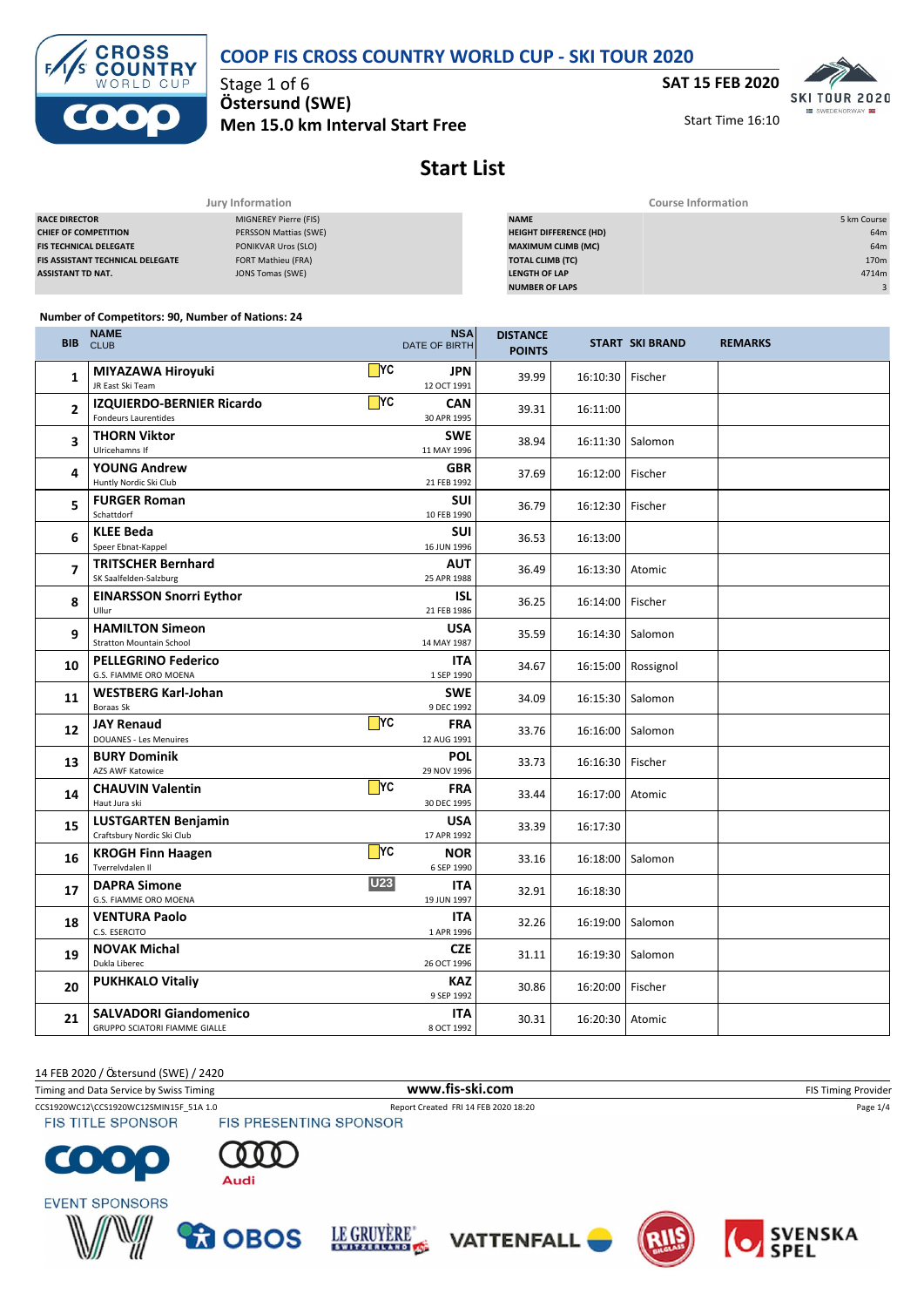### **COOP FIS CROSS COUNTRY WORLD CUP - SKI TOUR 2020**



Stage 1 of 6 **Ö stersund (SWE) Men 15.0 km Interval Start Free**



Start Time 16:10

# **Start List**

| <b>BIB</b> | <b>NAME</b><br><b>CLUB</b>                                    | <b>NSA</b><br>DATE OF BIRTH            | <b>DISTANCE</b><br><b>POINTS</b> |                    | <b>START SKI BRAND</b> | <b>REMARKS</b> |
|------------|---------------------------------------------------------------|----------------------------------------|----------------------------------|--------------------|------------------------|----------------|
| 22         | <b>ESTEVE ALTIMIRAS Ireneu</b><br><b>NEC</b>                  | $\Box$ YC<br>AND<br>21 JUN 1996        | 28.29                            | 16:21:00           | Fischer                |                |
| 23         | <b>BELOV Evgeniy</b>                                          | <b>RUS</b><br>7 AUG 1990               | 25.97                            | 16:21:30           | Atomic                 |                |
| 24         | <b>TIBERGHIEN Jean</b><br>La Feclaz                           | <b>FRA</b><br>2 APR 1995               | 25.94                            | 16:22:00           | Salomon                |                |
| 25         | <b>GAILLARD Jean Marc</b><br>S.C DES DOUANES HTE SAVOIE       | <b>FRA</b><br>7 OCT 1980               | 23.37                            | 16:22:30           | Salomon                |                |
| 26         | <b>RICHARDSSON Daniel</b><br>Hudiksvalls IF                   | SWE<br>15 MAR 1982                     | 23.29                            | 16:23:00           | Fischer                |                |
| 27         | <b>BABA Naoto</b><br>Senshu University                        | <b>JPN</b><br>20 JUL 1996              | 23.02                            | 16:23:30           |                        |                |
| 28         | <b>NORRIS David</b><br>Alaska Pacific University Nordic Sk    | <b>USA</b><br>12 DEC 1990              | 22.95                            | 16:24:00           |                        |                |
| 29         | <b>BACKSCHEIDER Adrien</b><br>Douane - Gerardmer Ski Nordique | <b>FRA</b><br>7 AUG 1992               | 22.59                            | 16:24:30           | Rossignol              |                |
| 30         | <b>HAEGGSTROEM Johan</b><br>Piteaa Elit Sk                    | $\Box$ YC<br><b>SWE</b><br>10 MAR 1992 | 21.97                            | 16:25:00           | Fischer                |                |
| 31         | <b>MUSGRAVE Andrew</b><br>Huntly Nordic Ski Club/Roea IL      | <b>GBR</b><br>6 MAR 1990               | 21.59                            | 16:25:30           | Salomon                |                |
| 32         | <b>BAUMANN Jonas</b><br>Tambo Spluegen                        | <b>SUI</b><br>27 MAR 1990              | 20.77                            | 16:26:00           | Atomic                 |                |
| 33         | <b>MANIFICAT Maurice</b><br>Douanes - SC Agy St Sigismond     | <b>FRA</b><br>4 APR 1986               | 20.01                            | 16:26:30           | Salomon                |                |
| 34         | <b>PARISSE Clement</b><br>MegEve                              | $\Box$ YC<br><b>FRA</b><br>6 JUL 1993  | 17.00                            | 16:27:00           | Salomon                |                |
| 35         | de FABIANI Francesco<br>C.S. ESERCITO                         | <b>ITA</b><br>21 APR 1993              | 16.29                            | 16:27:30           | Salomon                |                |
| 36         | YAKIMUSHKIN Ivan                                              | <b>RUS</b><br>17 JUN 1996              | 16.03                            | 16:28:00           | Fischer                |                |
| 37         | <b>SPITSOV Denis</b>                                          | <b>RUS</b><br>16 AUG 1996              | 13.32                            | 16:28:30           | Fischer                |                |
| 38         | <b>NYENGET Martin Loewstroem</b><br>Lillehammer Skiklub       | <b>NOR</b><br>1 APR 1992               | 13.13                            | 16:29:00           | Fischer                |                |
| 39         | <b>BURMAN Jens</b><br>Aasarna IK                              | <b>SWE</b><br>16 AUG 1994              | 10.03                            | 16:29:30           | Salomon                |                |
| 40         | <b>SUNDBY Martin Johnsrud</b><br>Roea IL                      | <b>NOR</b><br>26 SEP 1984              | 1.17                             | 16:30:00           | Fischer                |                |
| 41         | <b>PALMER-CHARRETTE Evan</b><br>Lappe Nordic                  | <b>CAN</b><br>21 MAY 1994              | 52.06                            | 16:30:30           |                        |                |
| 42         | <b>NISKANEN livo</b><br>Puijon Hiihtoseura                    | FIN<br>12 JAN 1992                     | seeded                           | 16:31:00   Fischer |                        |                |
| 43         | <b>ALEV Alvar Johannes</b><br>Skiclub Joulu                   | <b>EST</b><br>29 SEP 1993              | 50.21                            | 16:31:30           |                        |                |
| 44         | <b>IVERSEN Emil</b><br>Il Varden Meraaker                     | <b>NOR</b><br>12 AUG 1991              | seeded                           | 16:32:00   Fischer |                        |                |
| 45         | <b>BERGSTROEM Martin</b><br>Piteaa Elit SK                    | <b>SWE</b><br>8 FEB 1992               | 50.00                            | 16:32:30           | Salomon                |                |
| 46         | <b>MELNICHENKO Andrey</b>                                     | <b>RUS</b><br>21 MAY 1992              | seeded                           | 16:33:00 Fischer   |                        |                |

14 FEB 2020 / Östersund (SWE) / 2420

Timing and Data Service by Swiss Timing **WWW.fis-Ski.com WWW.fis-Ski.com** FIS Timing Provider CCS1920WC12\CCS1920WC12SMIN15F\_51A 1.0 Report Created FRI 14 FEB 2020 18:20<br>
FIS TITLE SPONSOR FIS PRESENTING SPONSOR **FIS TITLE SPONSOR** 















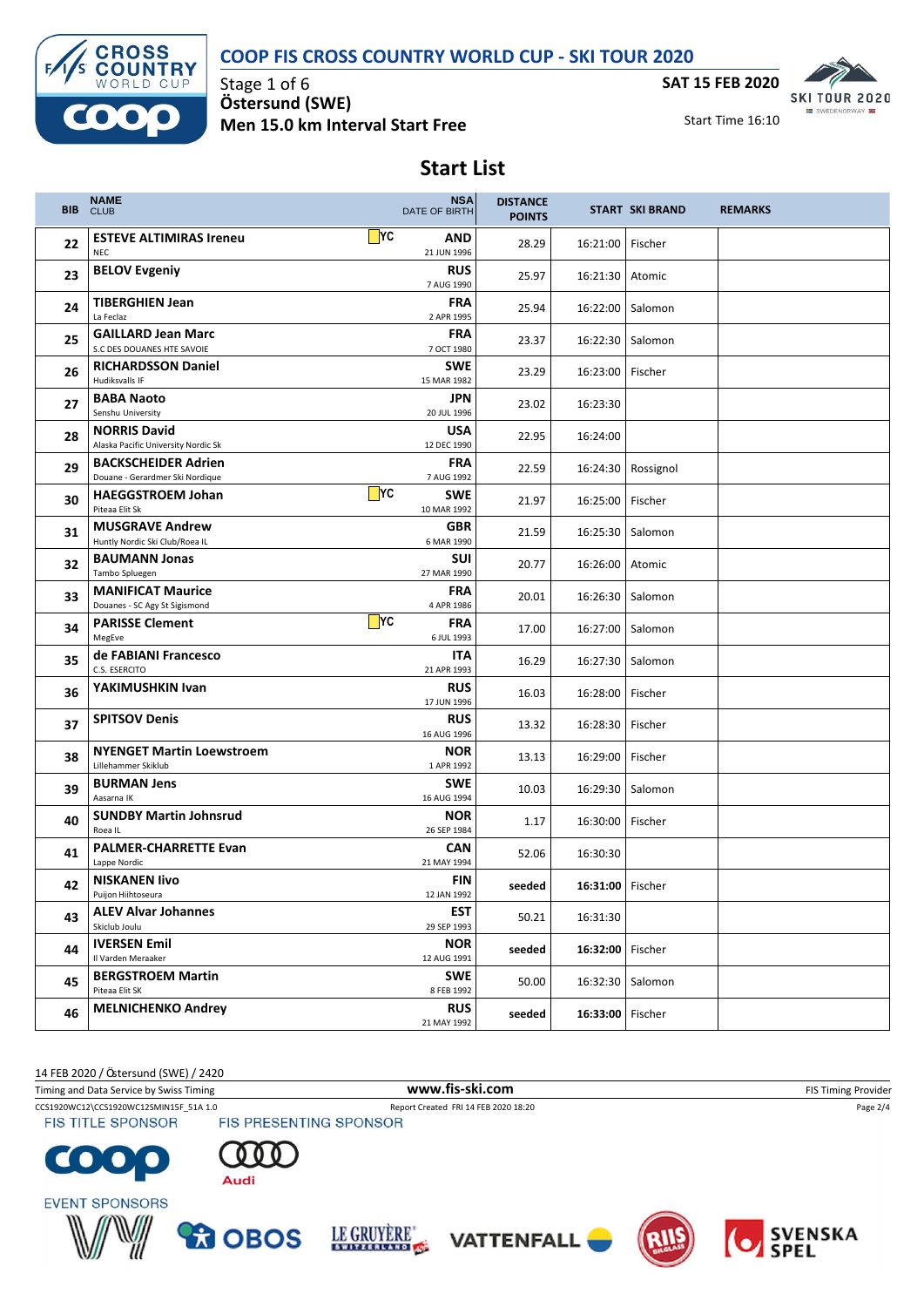### **COOP FIS CROSS COUNTRY WORLD CUP - SKI TOUR 2020**



Stage 1 of 6 **Ö stersund (SWE) Men 15.0 km Interval Start Free**



Start Time 16:10

# **Start List**

| BIB. | <b>NAME</b><br><b>CLUB</b>                                | <b>NSA</b><br><b>DATE OF BIRTH</b>             | <b>DISTANCE</b><br><b>POINTS</b> |                    | <b>START SKI BRAND</b> | <b>REMARKS</b> |
|------|-----------------------------------------------------------|------------------------------------------------|----------------------------------|--------------------|------------------------|----------------|
| 47   | <b>JOUVE Richard</b><br>ARMEE-EMHM Montgenevre Val claree | <b>FRA</b><br>25 OCT 1994                      | 49.68                            | 16:33:30           | Salomon                |                |
| 48   | <b>ROETHE Sjur</b><br>Voss II                             | <b>NOR</b><br>2 JUL 1988                       | seeded                           | 16:34:00           | Salomon                |                |
| 49   | YOSHIDA Keishin<br>Japan Self Defense Forces Physical     | <b>JPN</b><br>12 JAN 1987                      | 49.40                            | 16:34:30           | Fischer                |                |
| 50   | <b>LARKOV Andrey</b>                                      | $\blacksquare$ YC<br><b>RUS</b><br>25 NOV 1989 | seeded                           | 16:35:00           | Fischer                |                |
| 51   | <b>VELICHKO Yevgeniy</b>                                  | <b>KAZ</b><br>2 APR 1987                       | 49.30                            | 16:35:30           | Fischer                |                |
| 52   | <b>COLOGNA Dario</b><br>Val Muestair                      | <b>SUI</b><br>11 MAR 1986                      | seeded                           | 16:36:00           | Fischer                |                |
| 53   | <b>DANIELSSON Filip</b><br>SK Bore                        | <b>SWE</b><br>15 NOV 1996                      | 48.65                            | 16:36:30           | Salomon                |                |
| 54   | <b>MALTSEV Artem</b>                                      | <b>RUS</b><br>24 MAY 1993                      | seeded                           | 16:37:00           | Fischer                |                |
| 55   | <b>RUEESCH Jason</b><br>Davos                             | <b>SUI</b><br>16 MAY 1994                      | 46.84                            | 16:37:30           |                        |                |
| 56   | <b>HALFVARSSON Calle</b><br>Saagmyra SK                   | $\Box$ YC<br><b>SWE</b><br>17 MAR 1989         | seeded                           | 16:38:00           | Rossignol              |                |
| 57   | <b>DUMAS Alexis</b><br>Skibec Nordique                    | <b>CAN</b><br>25 APR 1995                      | 46.82                            | 16:38:30           |                        |                |
| 58   | <b>VALNES Erik</b><br>Bardufoss Og omegn if               | <b>NOR</b><br>19 APR 1996                      | seeded                           | 16:39:00           | Fischer                |                |
| 59   | <b>VUORELA Markus</b><br>Jamin Janne                      | <b>FIN</b><br>28 MAY 1996                      | 46.78                            | 16:39:30           |                        |                |
| 60   | <b>HOLUND Hans Christer</b><br>Lyn Ski                    | <b>NOR</b><br>25 FEB 1989                      | seeded                           | 16:40:00           | Fischer                |                |
| 61   | <b>KENNEDY Russell</b><br>Canmore Nordic Ski Club         | <b>CAN</b><br>7 OCT 1991                       | 45.91                            | 16:40:30           | Salomon                |                |
| 62   | <b>GOLBERG Paal</b><br>Gol II                             | <b>NOR</b><br>16 JUL 1990                      | seeded                           | 16:41:00           | Rossignol              |                |
| 63   | <b>ROJO Imanol</b><br>ALPINO UZTURRE-RFEDI                | $\Box$ YC<br>ESP<br>30 NOV 1990                | 45.45                            | 16:41:30           | Salomon                |                |
| 64   | <b>KRUEGER Simen Hegstad</b><br>Lyn Ski                   | <b>NOR</b><br>13 MAR 1993                      | seeded                           | 16:42:00           | Atomic                 |                |
| 65   | <b>RUUS Marcus</b><br>AAsarna IK                          | SWE<br>30 APR 1994                             | 43.96                            | 16:42:30           |                        |                |
| 66   | <b>USTIUGOV Sergey</b>                                    | $\Box$ YC<br><b>RUS</b><br>8 APR 1992          | seeded                           | 16:43:00           | Fischer                |                |
| 67   | <b>KLIMIN Olzhas</b>                                      | $\mathsf{T}$ YC<br><b>KAZ</b><br>30 AUG 1996   | 40.13                            | 16:43:30   Fischer |                        |                |
| 68   | <b>KLAEBO Johannes Hoesflot</b><br>Byaasen II             | <b>NOR</b><br>22 OCT 1996                      | seeded                           | 16:44:00   Fischer |                        |                |
| 69   | <b>LEHTONEN Lari</b><br>Imatran Urheilijat                | <b>FIN</b><br>21 JUN 1987                      | 40.01                            | 16:44:30           |                        |                |
| 70   | <b>BOLSHUNOV Alexander</b>                                | <b>RUS</b><br>31 DEC 1996                      | seeded                           | 16:45:00           | Rossignol              | Yellow shirt   |
| 71   | <b>VUORINEN Lauri</b><br>Skiteam 105                      | <b>FIN</b><br>1 JAN 1995                       | 53.16                            | 16:45:30   Fischer |                        |                |

14 FEB 2020 / Östersund (SWE) / 2420

Timing and Data Service by Swiss Timing **WWW.fis-Ski.com WWW.fis-Ski.com** FIS Timing Provider CCS1920WC12\CCS1920WC12SMIN15F\_51A 1.0 Report Created FRI 14 FEB 2020 18:20<br>
FIS TITLE SPONSOR FIS PRESENTING SPONSOR **FIS TITLE SPONSOR** C  $\bullet$ 















SVENSKA<br>SPEL